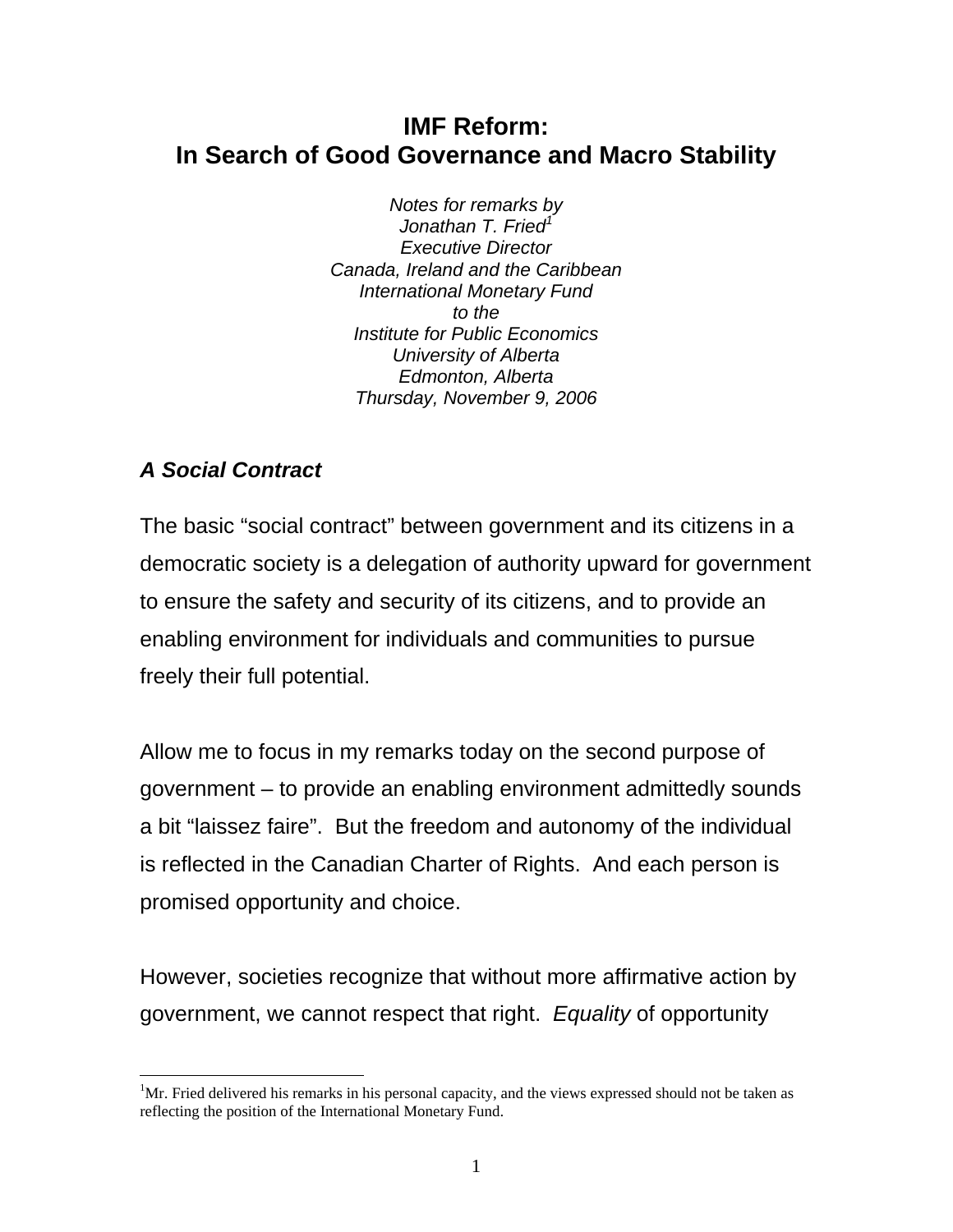demands of us that we give government the means to level the playing field – for example, sectorally, by way of efforts to ensure health care coverage and through education policies.

So our governments have been mandated by our respective voters, through the laws of Parliament or legislature, and the executive actions of our executive branch, to create and maintain the conditions to permit individuals and communities to flourish.

So far, what I've described is a fairly self-contained universe – a compact between people and their government, "for limited purposes", to borrow from Thomas Paine, in a given society, and in a world of nation-states, within a given territory.

At first glance, it may appear that government can achieve this objective through domestic policy alone – sound fiscal and monetary policy, a framework for expenditure management with accountability, and tax policy and economic regulation that spurs innovation, and promotes initiative and entrepreneurship. Accompanied by appropriate social policy, including providing the necessary infrastructure (including for human capital through health and education), a government's agenda can create opportunity and guarantee equality of opportunity.

But the world intrudes. You know full well that for Canada more than for most other countries, creating conditions for opportunity at home depends in significant measure on a similarly hospitable environment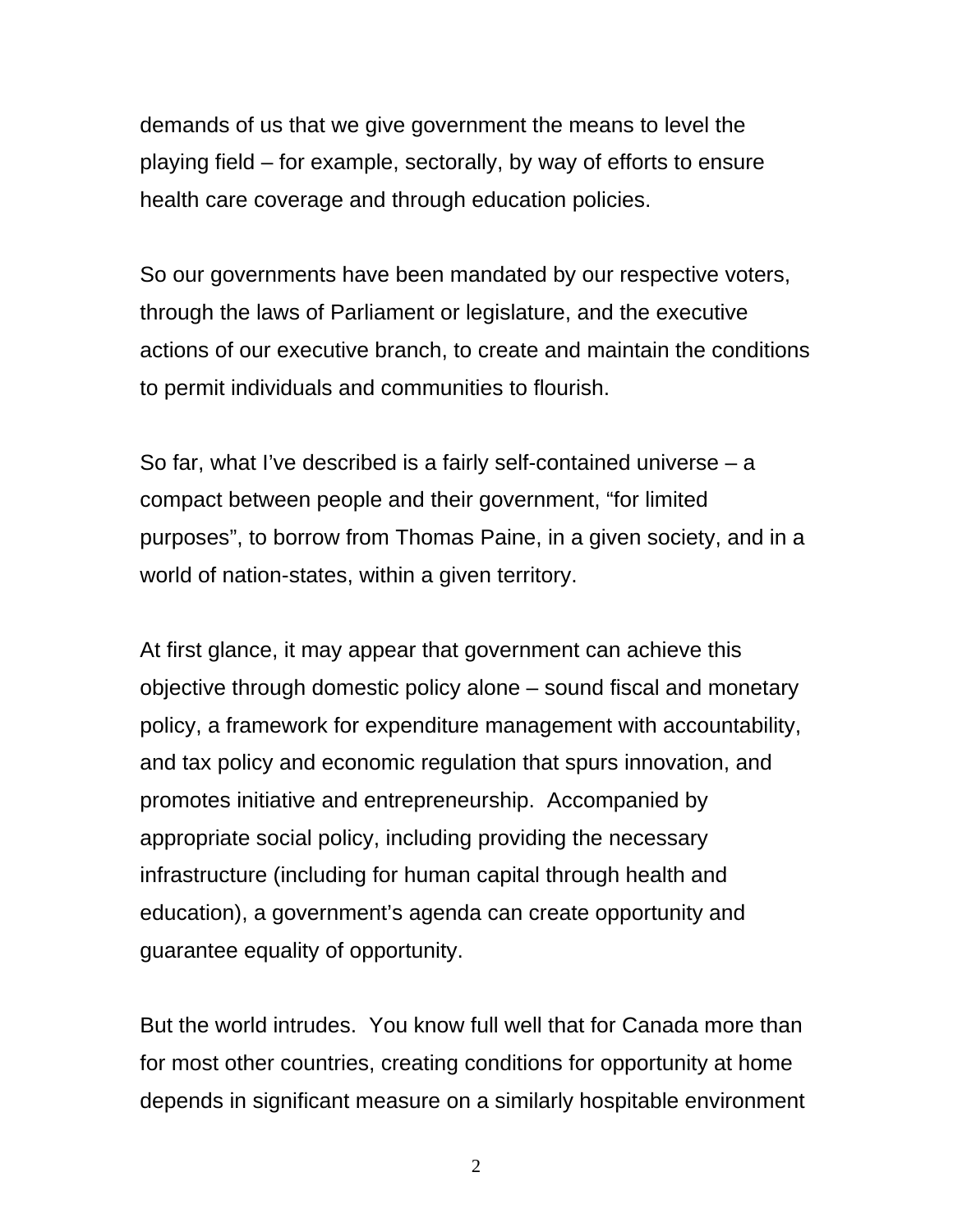abroad. Our dependence on trade and two-way investment means we have a significant and self-interested stake in the economic wellbeing of other countries, and in an international economic system that creates globally the same conditions we seek at home – an enabling environment for growth.

### *I'm From Government and I'm Here to Help…*

So, government has a role, both domestically and internationally, to create and maintain an enabling environment for individuals and communities. But as I suggested, government's role is, and should be, limited.

Permit me to review the widely accepted framework that should guide public policy interventions in both the domestic and international sphere. There are three rationales that justify public sector action, whether at the sub-national, federal or international level.

First, governments can provide the necessary *scale or scope* to achieve an objective. Individuals and firms may simply not be large enough to undertake certain projects, whether it be sending a man to the moon, building the Hoover Dam, or, drawing on the experience of Canada, financing the construction of a transcontinental railway early in our history. Public sector institutions – government – provide a means for people to pool resources on the scale necessary to accomplish massive projects.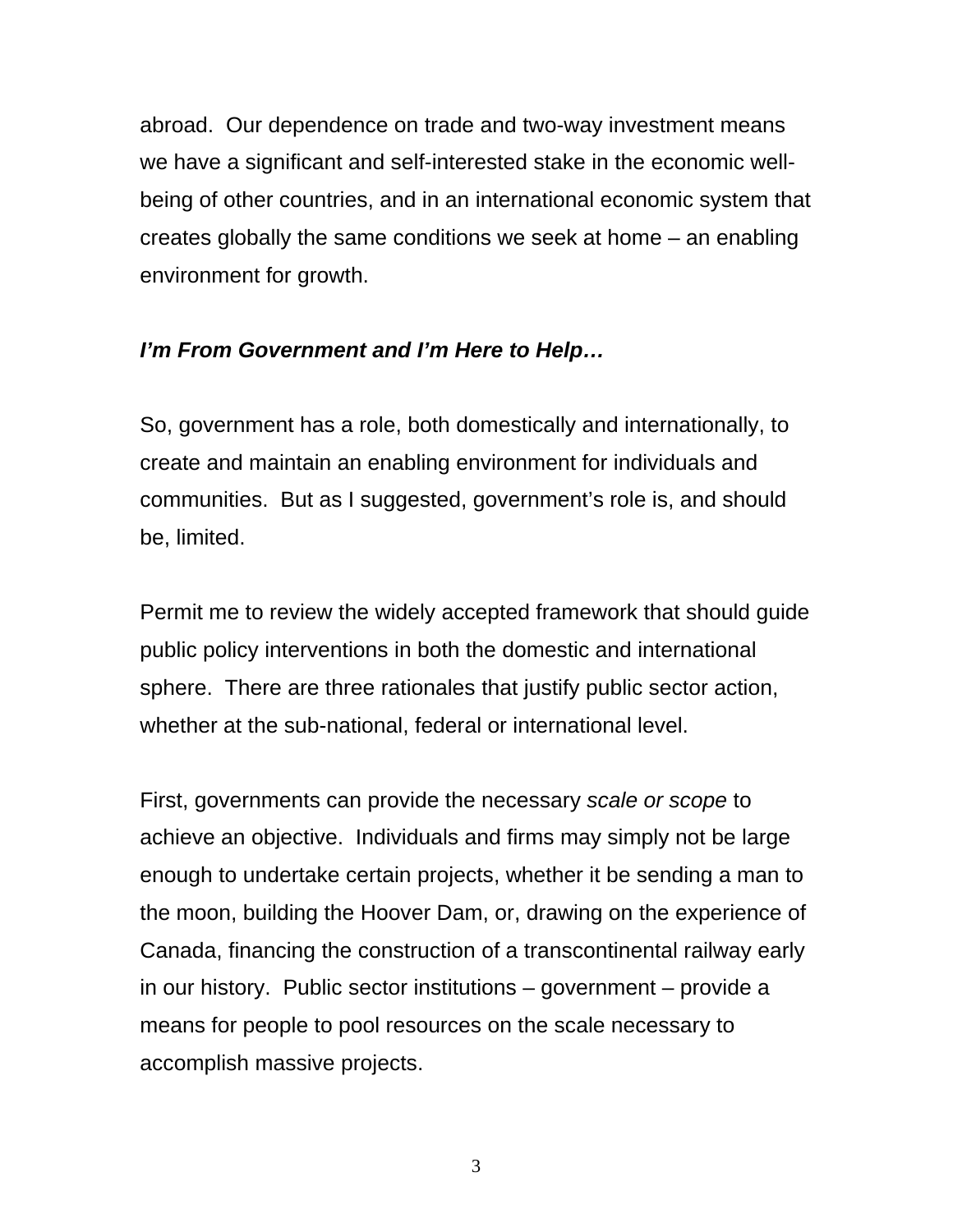Second, governments are the only entities that can provide *public goods.* These are goods and services – for example, defence, or a clean environment – that it makes most sense to provide to everyone, or not at all. This is usually the case because the cost of providing the service to one person is the same as providing it to everyone.

Third, governments can help address *externalities* – instances where the actions of one person impose costs on others. Combating pollution and crime are the obvious examples here.

Just as these three rationales – achieving scope and scale, providing public goods, or combating externalities -- provide the basis for actions by governments within national borders, they are the basis for collective action at the international level, whether through informal groupings of countries, or formal international institutions.

## *The Resulting Agenda*

Against this backdrop, the responsibility of our democratically elected governments to fulfill the mandate delegated to promote an enabling environment is reasonably clear.

Domestically, governments should provide the rules and the institutions that permit the market to function both smoothly and fairly. In addition to sound macroeconomic policy, government provides regulation of the conditions of competition, of framework sectors on which economic activity depends, such as transportation,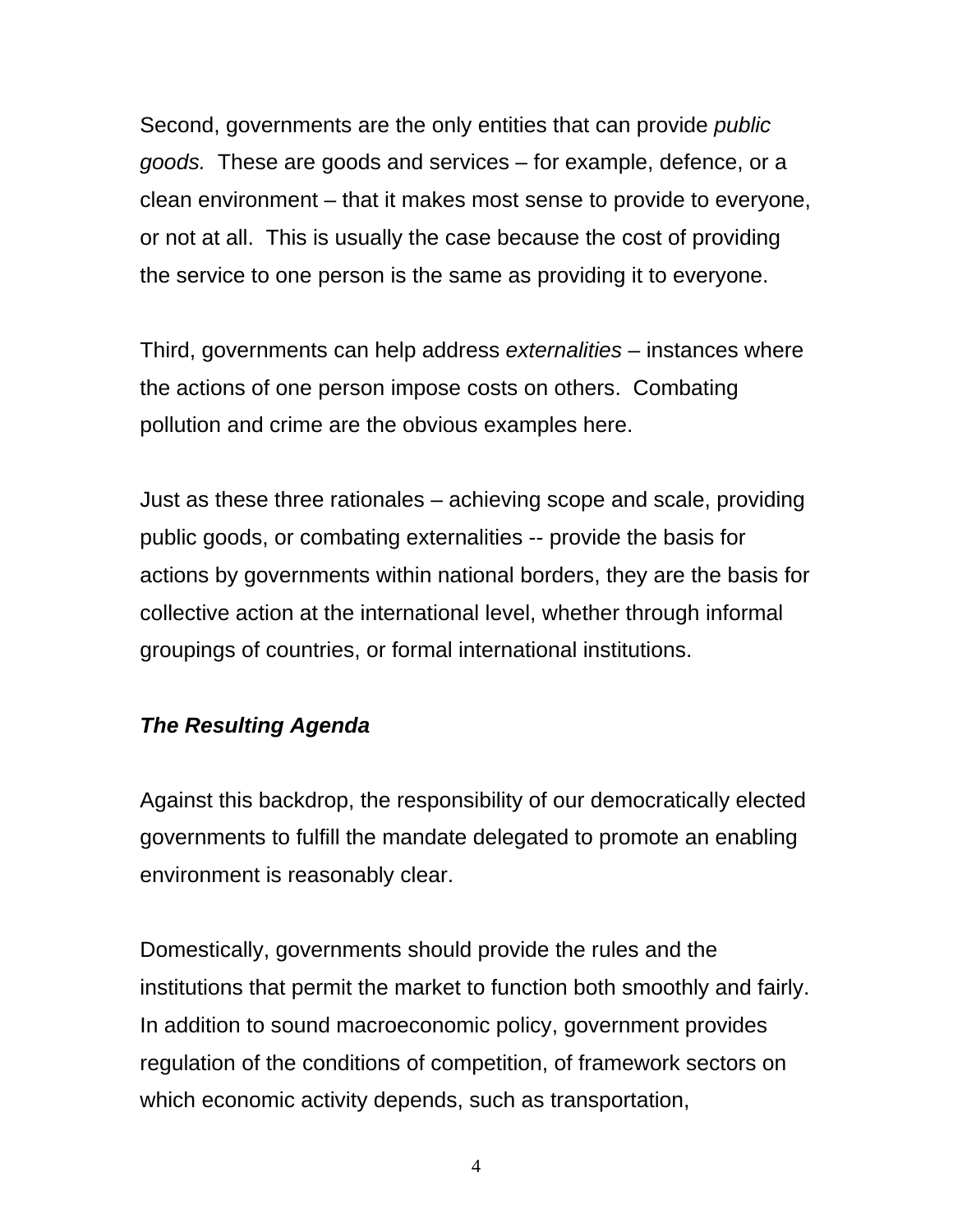communications, energy, and financial markets, and provides regulators, tribunals and courts to resolve disputes. And although societal consensus may vary from country to country, most governments play a major role in such social policies as health, education, the environment and such social safety nets as unemployment and welfare benefits for the disadvantaged, and pension regimes for the retired. Ultimately, through providing infrastructure, institutions, and public goods, governments smooth the rough edges of the market and if successful, indeed allow individuals and communities to flourish.

The same is true internationally.

Governments have created international rules and institutions, too, to permit the market to function smoothly and fairly. Specialized organizations such as the Universal Postal Union, the International Telecommunications Union, the International Civil Aviation and Maritime Organizations, and the International Energy Agency and Atomic Energy Agency promote compatible regulation of framework sectors. The WTO provides an internationally-agreed set of rules to ensure a level playing field for trade in goods and services, and increasingly, investment.

Regarding macroeconomic policy, the Articles of Agreement of the IMF reflect an agreed commitment to create the conditions that will foster stability and growth. More broadly, much as the UN works to ensure global peace and security, such forums as the IMF, the Bank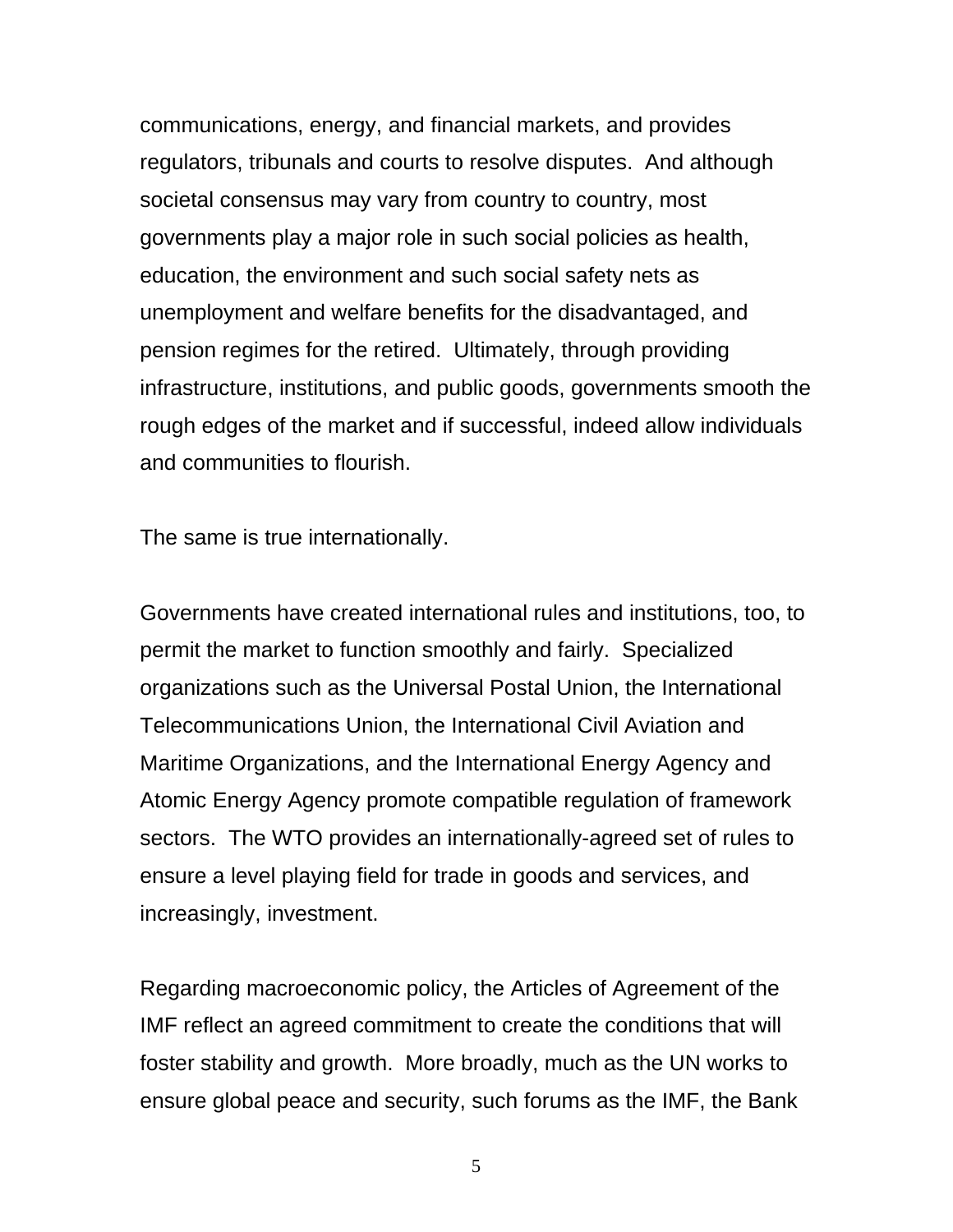for International Settlements, and the Financial Stability Forum bring together national regulators to foster a more stable international economic and financial system.

On matters such as health and education, rich countries band together to mobilize the funds necessary to meet the development challenge, pooling funds through multilateral institutions like the World Bank and other parts of the U.N. system, or coordinating less formally through donor groups in particular developing countries. In doing so, they achieve economies of scale that they could not realize acting individually.

#### *The International Economic Agenda*

Taking these institutions and rules together, an international economic agenda becomes clear. Particularly among developed countries, there is an increasingly shared recognition that domestic policies can have spillover effects to the detriment of a wellfunctioning globalized economy. Canadian economist Sylvia Ostry described the rules of the WTO as designed to reduce "system friction" – to mitigate the distorting effects of domestic policies on international trade. Similarly, at the IMF, ongoing oversight of members' macroeconomic and monetary policies is increasingly focused not only on promoting a coherent domestic framework of fiscal, monetary, and related policies, but also on assessing the risk of damaging effects on others, and on the international monetary system itself.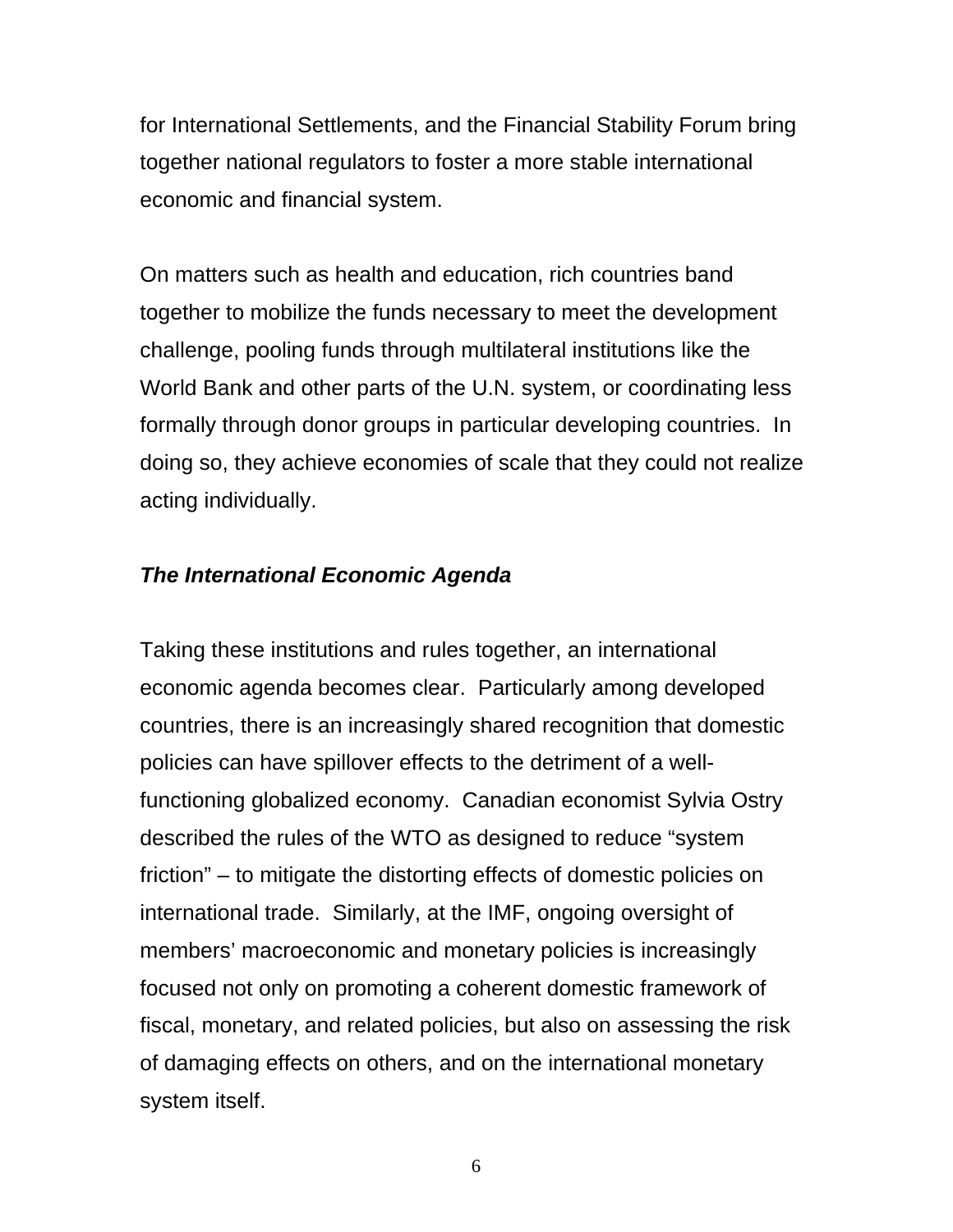In effect, I would submit that countries are increasingly aware of their shared responsibility to ensure that *both* domestic and external economic policies work to ensure the smooth functioning of global goods and capital markets. The IMF thus has been given a role in preventing countries from pursuing policies that harm their neighbours or the global economy as a whole.

Though less developed economies are stakeholders in these various international institutions, they face a different set of challenges. LDCs are admittedly less focused on providing an enabling environment for global growth and more squarely focused on raising the standard of living for their inhabitants. In this context, the March 2002 International Conference on Financing for Development in Monterrey, Mexico is a landmark. The General Assembly resolution adopted at that time, referred to in the business as the Monterrey Consensus, sets out an economic agenda that is both "pro-poor" and "pro-growth" – an agenda that if pursued provides an enabling environment for growth and greater equality of opportunity between rich and poor.

The Monterrey Consensus is based on the premise that developing countries have primary responsibility for their own economic and social development. They commit to taking ownership of the development process, in particular by building the institutions necessary to sustain development and implementing the policies that underlie successful growth.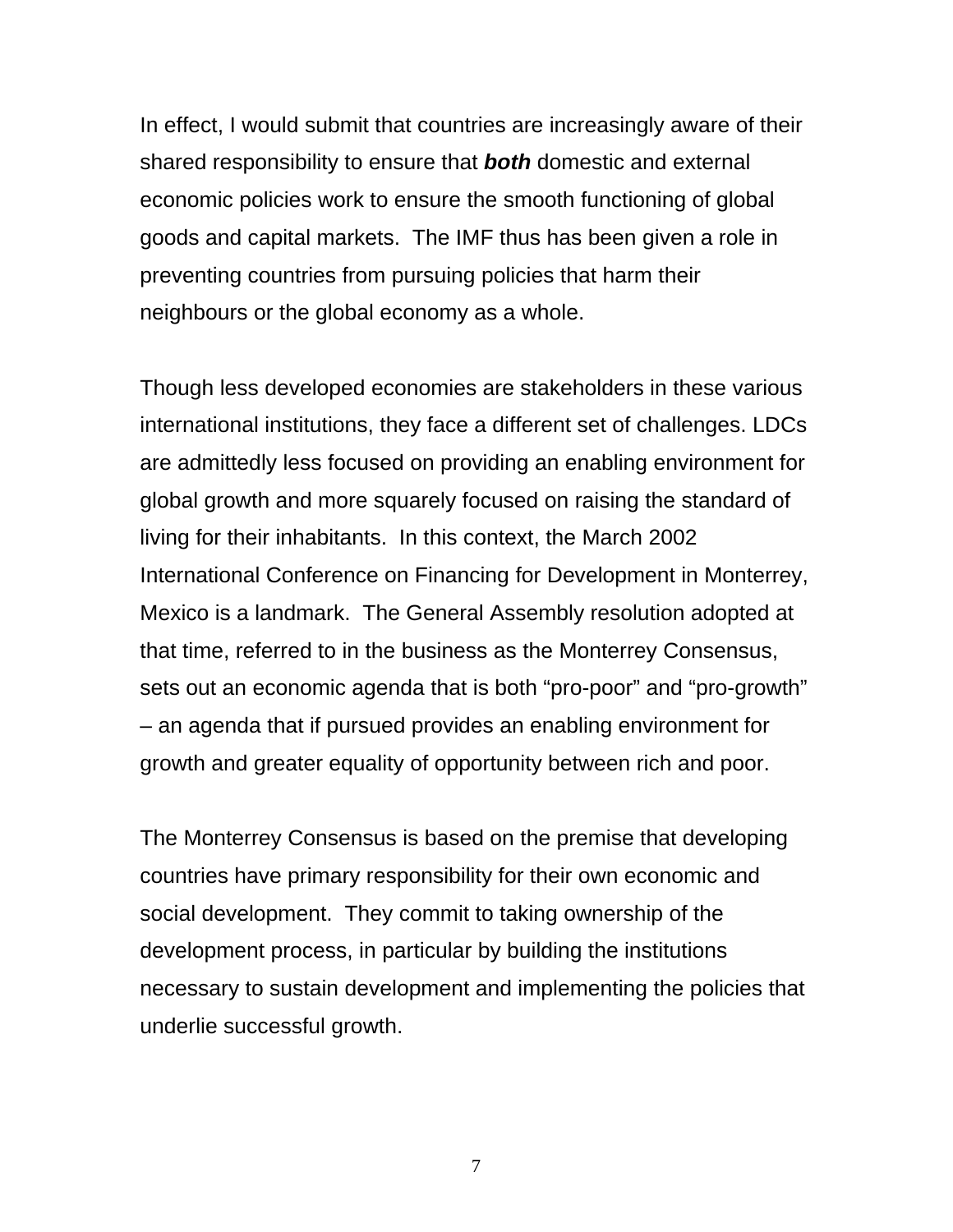If the developing countries implement the necessary reforms and make a sufficient effort to mobilize their domestic resources, we in the rich countries are expected to respond by mobilizing additional international resources. On the official side, this means substantial increases in ODA, debt forgiveness, technical assistance and capacity building. On the private side, this means measures to facilitate direct investment, provide business services and develop innovative financing mechanisms for small enterprises.

Rich and poor countries alike also committed to enhance the coherence and consistency of the international economic architecture, a theme to which I will return shortly.

But we in the rich countries are falling short of an important Consensus commitment. At Monterrey, the developed countries committed to promoting freer international trade as an engine for development. The current impasse in multilateral trade talks is therefore not just risking a missed opportunity; it is jeopardizing the sound and constructive international understanding that Monterrey reflects.

#### *The IMF's Agenda: Fostering Global Stability and Prosperity*

As I indicated earlier, the IMF, where I am Canada's Executive Director, has a key role to play in fostering an enabling environment for stability and growth. I believe this is best achieved through the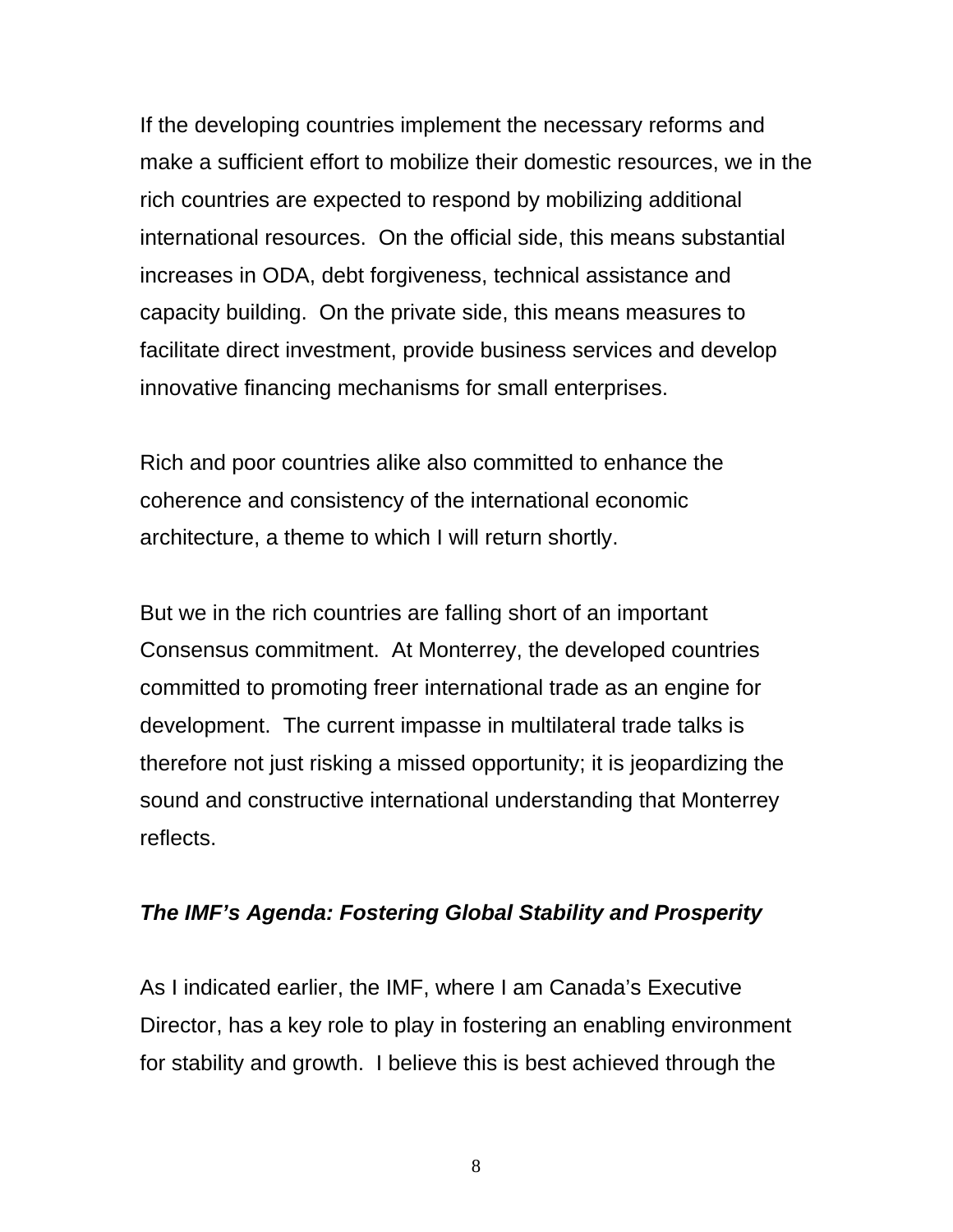Fund's surveillance activities, though there is an active debate regarding this view.

What do I mean by surveillance? This is a concept that has changed through time, along with changes in the Fund's mandate. By surveillance, I mean the evaluation of a country's macroeconomic policy framework. Are monetary and fiscal policies working in tandem to achieve desirable economic outcomes? Are domestic policies consistent with a country's exchange rate regime?

More generally, surveillance is a means by which the Fund works with members to help them improve their economic governance. The approach here is very much consonant with the philosophy I described at the outset. First, the Fund provides advice to help its member governments better fulfill their social contracts with their own citizens. And, second, it helps all of its membership by encouraging each member to pursue policies that support a well-functioning global economy. It does this by providing its own independent assessment of those policies that fall within its areas of expertise, and subjects both its own assessment and the policies of members themselves to a process of "peer review" by the Fund's entire membership.

Although in theory and under the Articles of Agreement the Fund should look at the international impact of each country's policies, until recently, the Fund in practice more often than not has examined a country by assuming that the world beyond its borders was unaffected by developments within its borders. However, the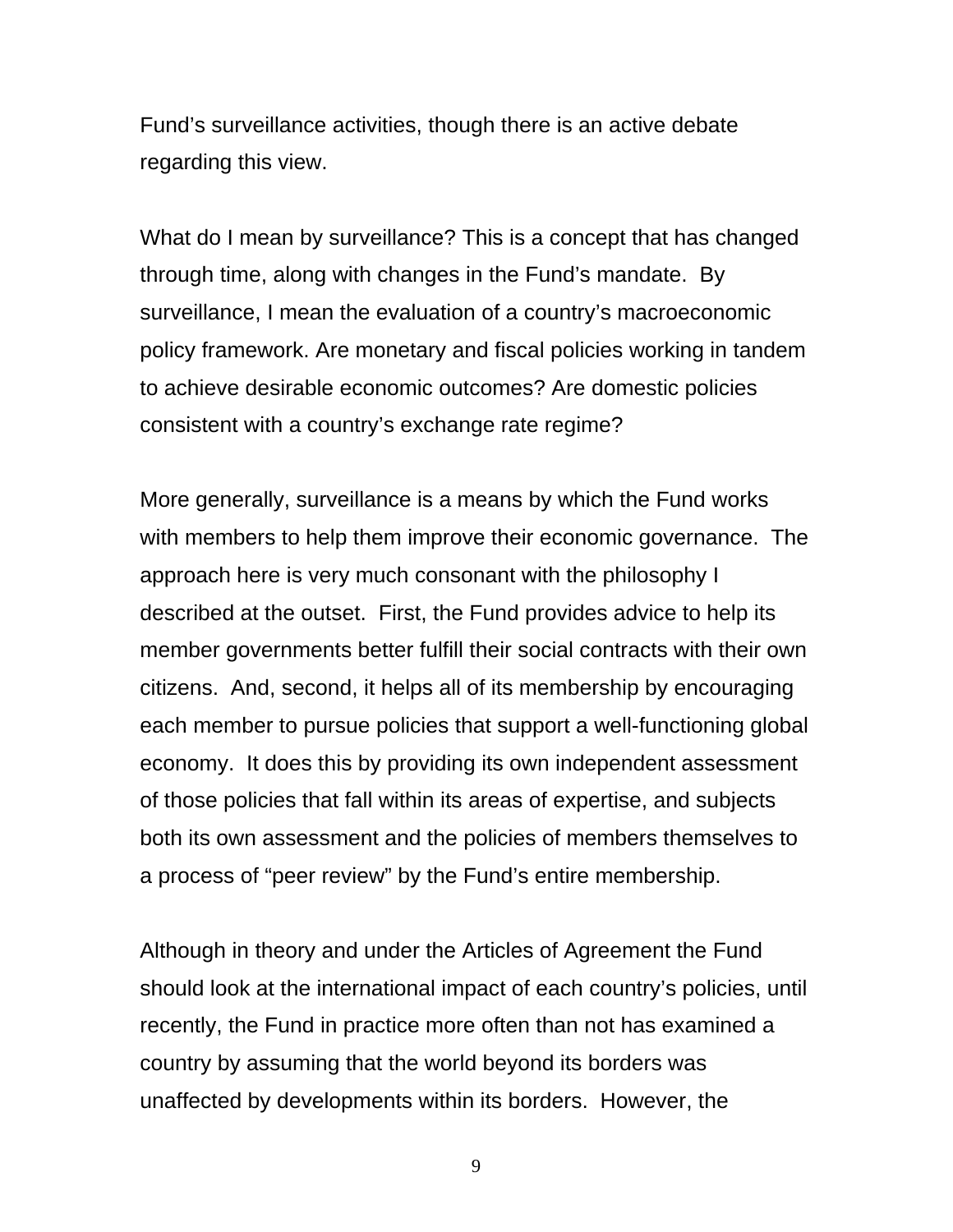economic policies of some countries have important spillovers on other countries. This is patently evident from the current policy activity surrounding global imbalances. The reduction of the US current account deficit, for instance, cannot be achieved without a concerted effort on the part of a number of other countries.

This realization is leading to a change in the way surveillance is performed at the Fund. Twice a year, in the World Economic Outlook, the Fund now routinely examines the impacts of the policies of certain systemically important countries on everybody else. Both the Executive Board and officials in capitals are currently debating how Fund staff can better and more explicitly integrate these spillover considerations when they engage in one-on-one talks through socalled Article IV consultations. The aim of course, is to sensitize the Fund member to the impact its economic policy is having on the rest of the world, in the hope that this will lead to better economic decision-making. And the Fund has launched a process of "multilateral surveillance" – bringing authorities of key countries together at the same table to foster a greater appreciation of the benefits of concertation, in the first instance to address global imbalances.

The Fund is not limiting its internal review to surveillance. An important lesson of the Asian Crisis is that crisis prevention is just as, and perhaps even more, important than crisis resolution. It's certainly cheaper. That is why the IMF has been working not only to improve its surveillance, but also to extend its assessments and advice to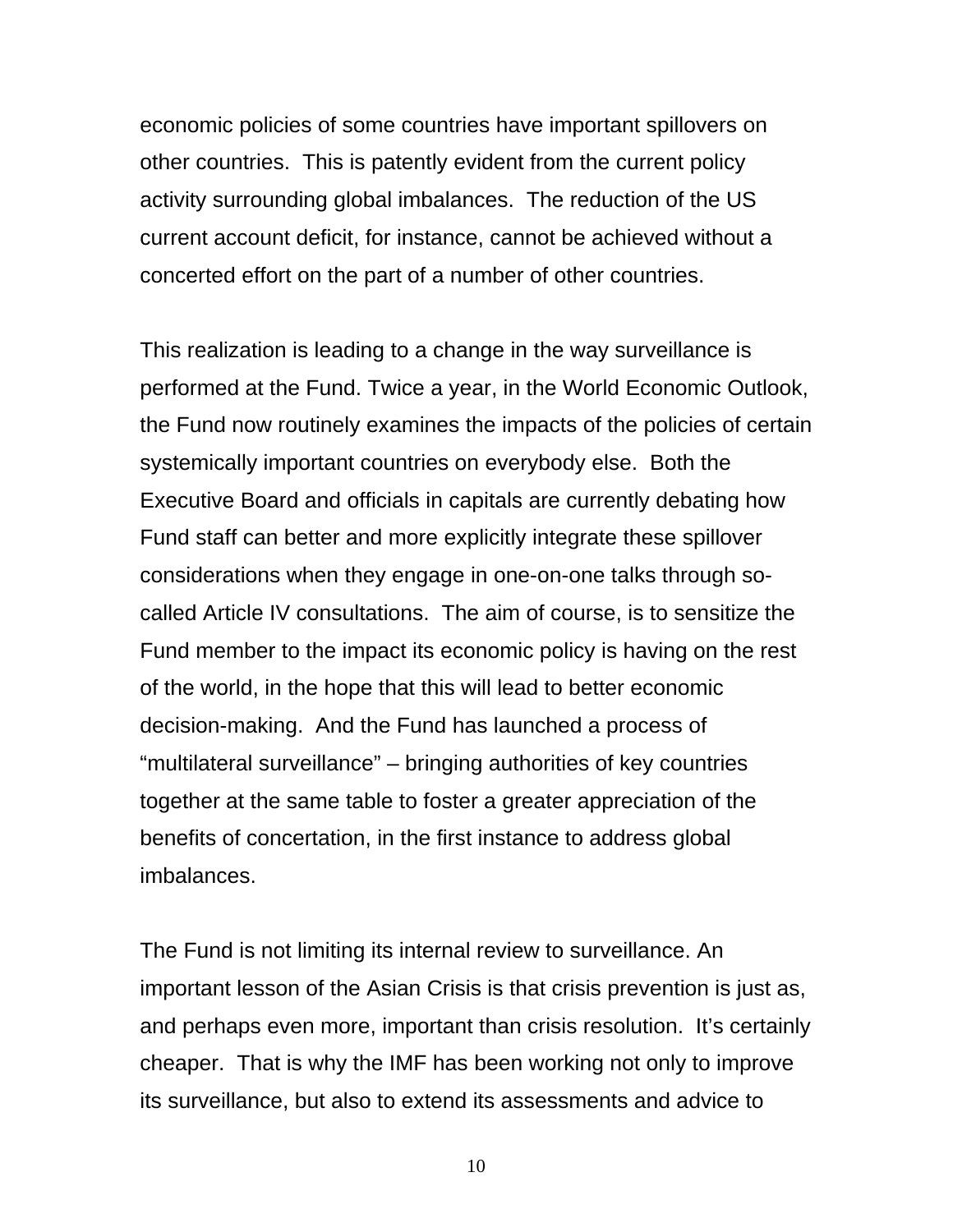areas that it has not in the past looked at as deeply, but which experience has shown are sources of potential vulnerability in both advanced economies and emerging markets.

To provide a concrete example, an important lesson from the Asian Crisis was the recognition that better regulation and supervision of the financial sector would have helped steer capital to more productive purposes, rather than more speculative activity. In the wake of an external shock, there would have been a significantly lower likelihood of money fleeing the countries affected.

This has led the IMF to broaden its expertise in the area so as to advise countries on financial sector regulation and supervision. Importantly, the IMF worked with a number of international bodies to develop a set of standards and codes whose aim was to provide policymakers with best practices, and to provide financial markets reliable information on which to transact. The development of these standards was accompanied by efforts to increase capacity in financial sector regulatory authorities, particularly in emerging markets, to ensure that domestic authorities had the technical expertise to promote sound regulation and supervision.

The Fund and the Bank examine and report on members' observance of 12 relevant standards and codes of practice in data transparency (statistical, fiscal and monetary), financial sector regulation (banking, securities, insurance, payments) and market integrity (corporate governance, accounting, auditing, bankruptcy) every few years. Most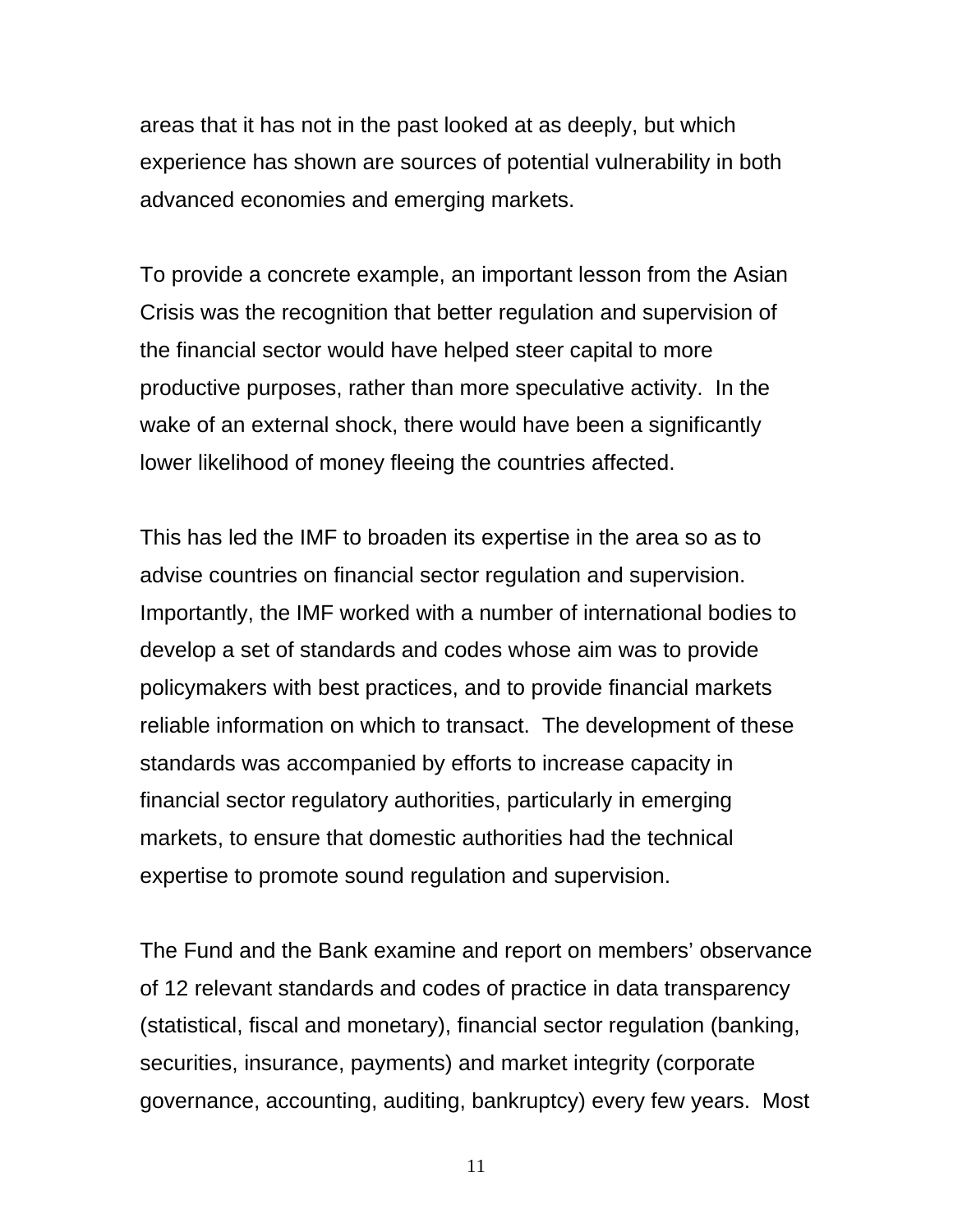recently, the IMF has devoted significant efforts to building capacity to help domestic financial institutions identify and reduce the incidence of money laundering and to combat the financing of terrorism.

This focus has an even more significant benefit. Deeper, more diverse and more efficient capital markets are the best means of allocating capital to its most productive use, and thus is a key driver of growth.

The Fund's efforts at crisis prevention also go beyond its surveillance activities in another important respect. For example, the Fund has been working to develop a lending new instrument that would help emerging markets to avoid financial crises. While the details remain to be worked out, the instrument would essentially serve as a preapproved line of credit on which countries could draw when they needed to augment their international reserves. Countries with sound economic and financial policies would have access to this facility, and they would draw on it when an unanticipated financial trauma occurs. This could both provide the country with additional financial resources and bolster the confidence of markets.

While such an instrument seems relatively straightforward, its design is complicated by three principal factors. The first is *borrower moral hazard*. Having qualified for an instrument that, in principle, reduces the likelihood of crisis, countries may have an incentive to engage in unsound policymaking. The second is *lender moral hazard*. It is argued that when borrowers having access to what could be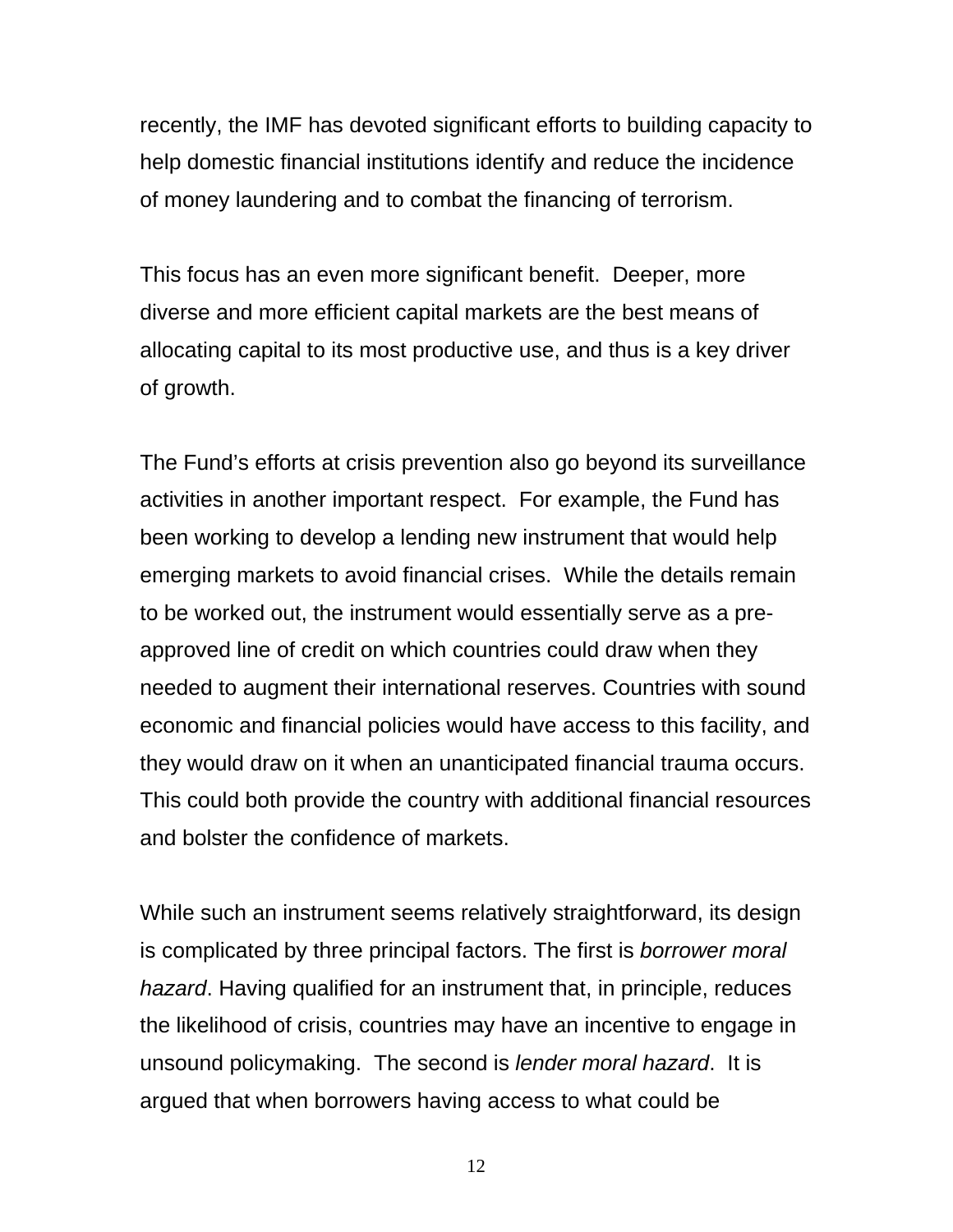considered a bailout from a public sector institution, private lenders will be less diligent in assessing risks. Thirdly, there is the *entry and exit problem*. Will a country be penalized by markets if it seeks access to such a contingent instrument? And can the IMF credibly commit to cancelling a line of credit if the borrowing country's policies deteriorate, even if a cancellation might itself trigger a financial crisis?

We don't know. Despite these important challenges that will need to be overcome in designing an effective facility, the Fund's Board of Governors expect significant progress to be achieved in this area by the Spring Meetings.

Finally, despite our best efforts at crisis prevention, crises will inevitably happen from time to time. The Fund also remains committed to helping countries that have been unable to prevent financial crises. The Fund has provided, and will continue to provide, significant financial resources to countries in the throes of a financial crisis.

#### *But What of Good Economic Governance More Generally?*

For low-income countries, collecting data and compiling indicators of the quality of more basic economic governance has been quite the growth industry over the last several years. There are, at last count, 66 sources of data that purport to measure various aspects of governance, 33 of which are reliable enough to be useful, in the UNDP's opinion, 14 of which cover enough countries and enough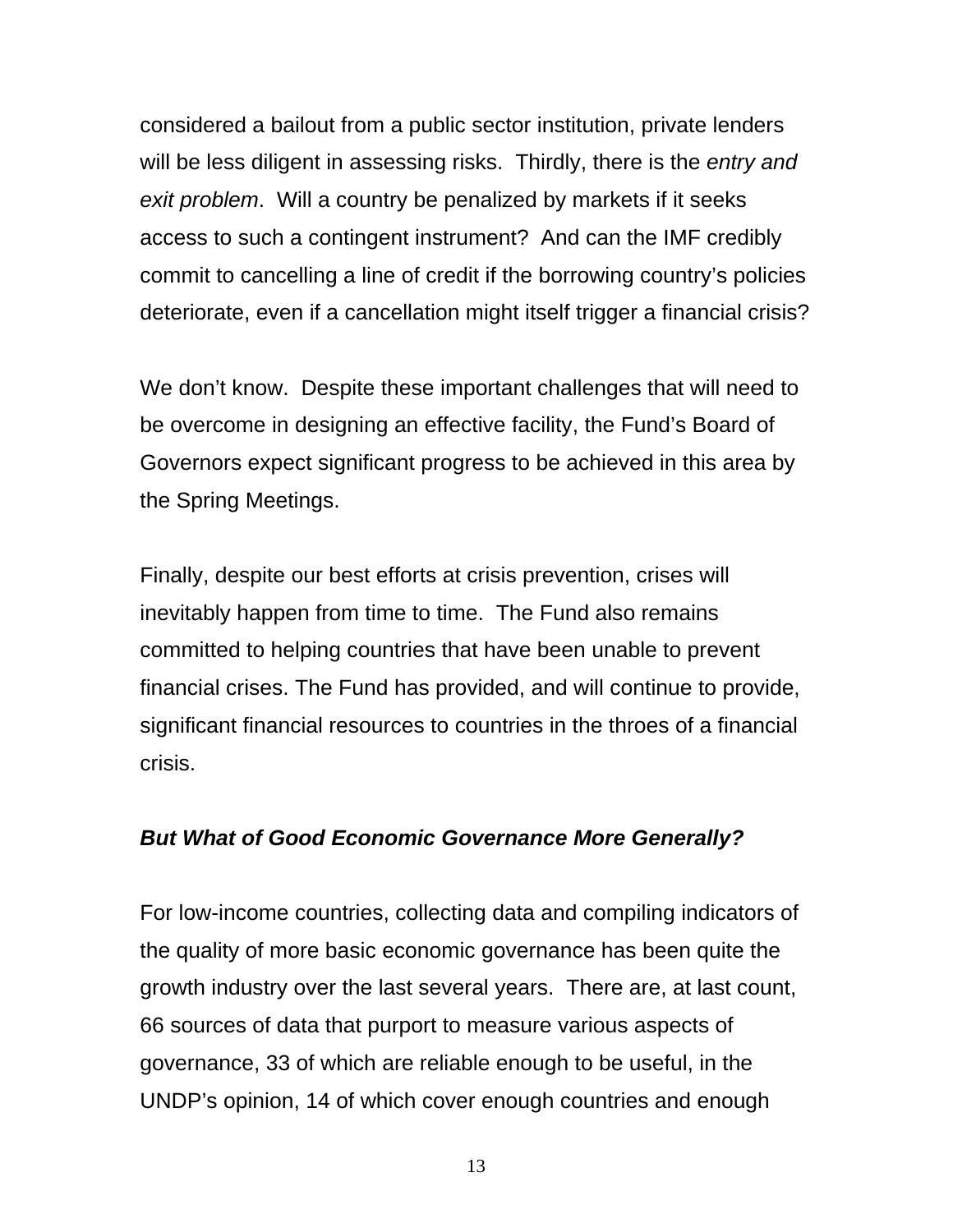aspects of governance to be used for regular monitoring and assessment, in the Fund and the Bank's opinion.

These key indicators include aggregate measures of the relative quality of

- property rights,
- rule-based decision making,
- public expenditure and financial accountability,
- investor perceptions of the control of corruption,
- business transaction costs and red tape, and
- macro, structural and social policy outcomes.

This is a very important development because political leaders, international financial institutions and donor agencies can now discuss "what is to be done" -- informed in part by valid, reliable and comprehensive measures of governance.

Increasingly, stakeholders ranging from donor governments to NGOs to potential investors look forward to regular updates on country and regional performance against these indicators. Going forward, they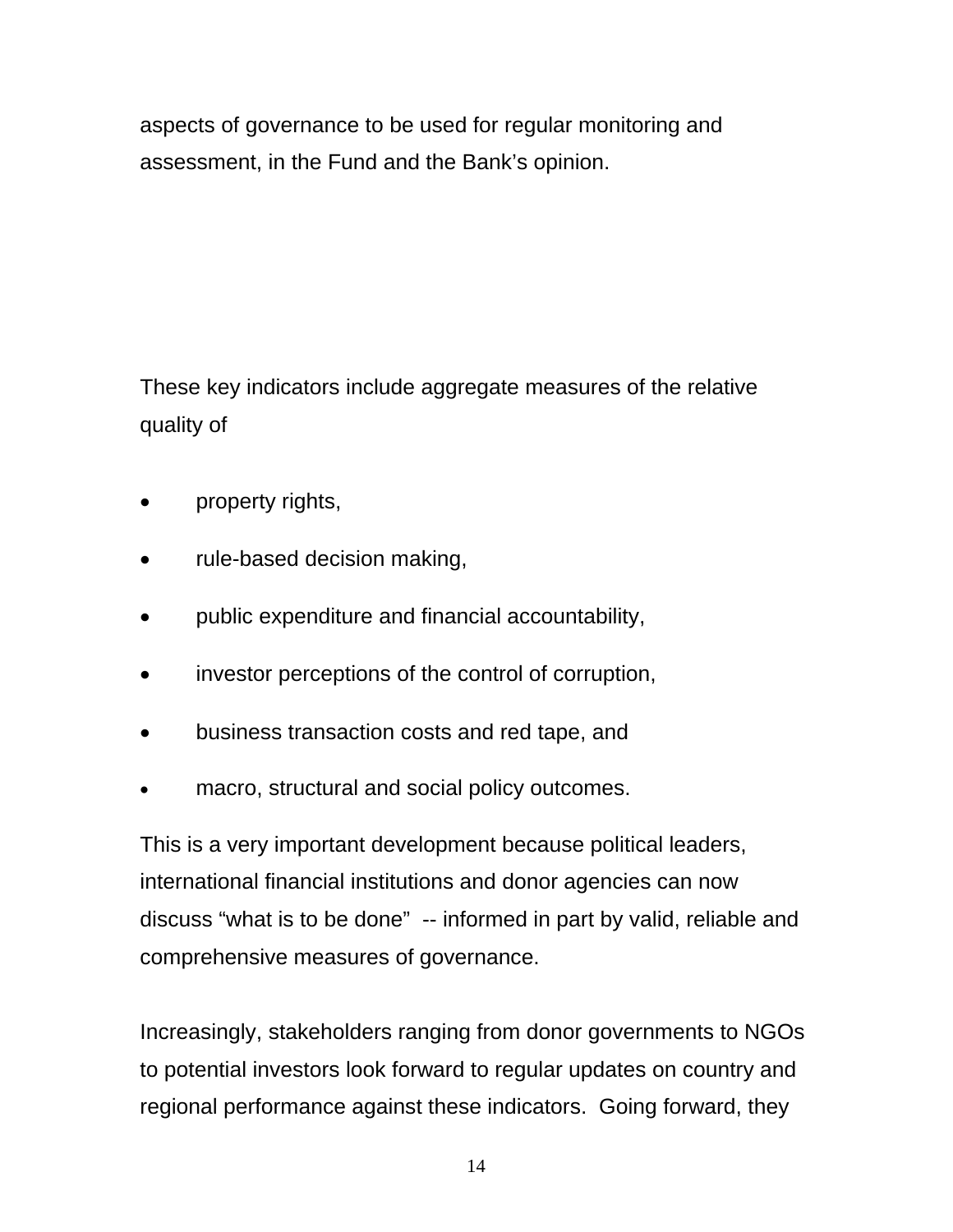will likely serve more often as a basis for planning and decisionmaking by donors and recipients alike.

Of course, good governance has costs, too. For a government to meet the criteria in the boxes on the flowchart of the governance system, they must have the *capacity* to register titles and issue licenses efficiently, hear cases fairly and promptly, clear goods through customs with delay or side-payments, consult effectively on budgetary priorities, and account transparently on budget execution.

This helps to set the priorities for technical advice and training, to which the Fund has a significant commitment. The Fund provided about 430 person-years of technical assistance in the fiscal year ended April 30, 2006, about three-quarters funded from the IMF's income and the balance from donors. It also put nearly 5,000 trainees, 80 percent from low-income countries, through IMF courses at headquarters and in the field.

Lately the issue of corruption has garnered a fair amount of attention. But acts of corruption are often an outcome of poor governance, not synonymous with it. Of course we all expect IFIs to safeguard their resources against diversion, but IFIs and donors can best help by supporting their member countries' capacity to manage and be accountable for the use of public resources.

# *The International Architecture: Toward Greater Coherence and Effective Institutional Governance*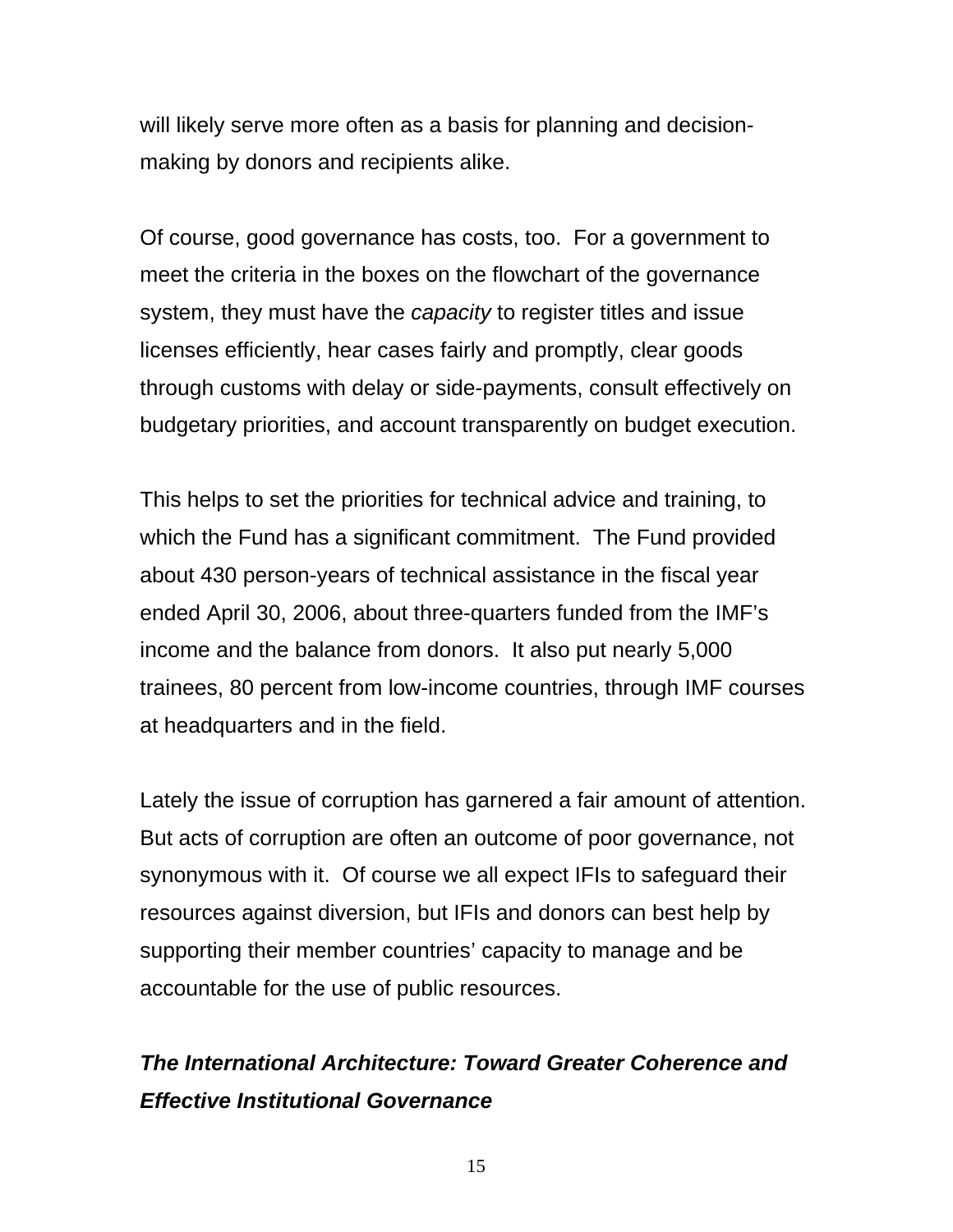Permit me to now turn to *how* the international community delivers on this agenda for good economic governance.

Our current international system dates, with a few important exceptions, from the period following World War II. The structure of international institutions put in place at that time showed a clear and coherent vision that reflected the realities and priorities of that era.

The World Bank was created to mobilize capital to finance reconstruction and development in Europe.

The planned International Trade Organization – which later came into being as the GATT and was then institutionalized as the WTO – would create a framework for the expansion of trade through progressive reductions in tariffs and non-tariff barriers.

The IMF would create the international monetary stability needed to allow countries to take advantage of the opportunities offered by a more open international trading system.

The aim of these arrangements was of course as much political as economic: it was to create the prosperity that would help guard against the threat of extremism and consolidate trading linkages among countries to make it unthinkable that they would ever go to war again.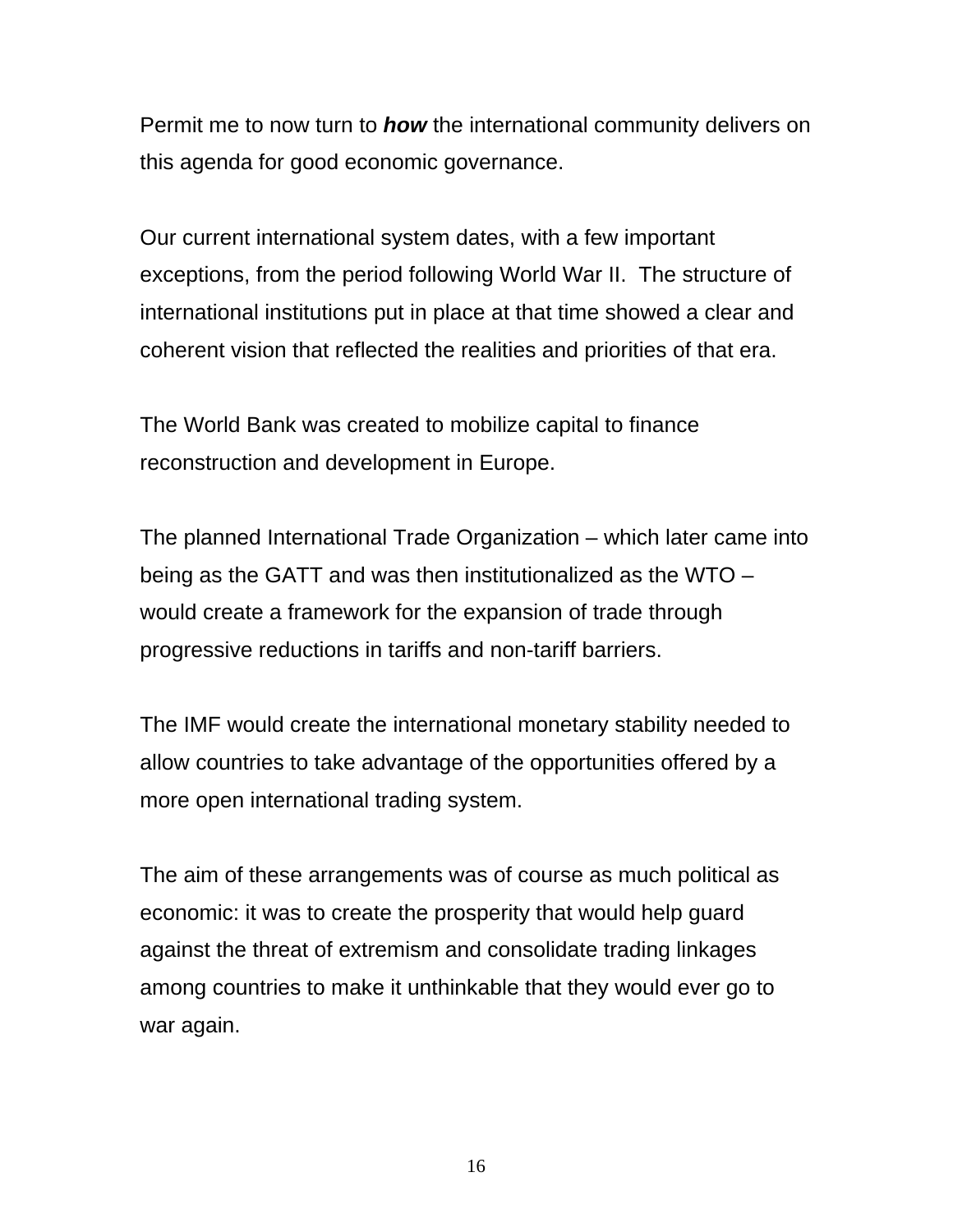So it was natural that these international financial and economic institutions were situated within an overall architecture aimed to deliver peace and security – the U.N. system.

Yet this neat division of labour has tended to blur over time. While the World Bank has remained the premier institution for general economic development, a number of other institutions, including the IMF, the United Nations Development and World Food Programs, UNCTAD, the WHO, and IAO, to name just a few, now undertake activities with a development orientation.

One could thus be forgiven for holding impression that the international community's objective of promoting development in the world's poorest countries is being implemented in a way fraught with overlap and duplication.

Optimists, on the other hand, could conclude that the expansion in the number of institutions, and the potential for problems of coordination, simply reflects the cross-cutting nature of the international community's engagement in development. On this view, it is not surprising that once sharply-differentiated institutional mandates have begun to blur.

A similar weakening of the inter-institutional division of labour is also evident with respect to a much newer area of focus: the work that I described to support better financial market regulation and supervision, which began in earnest after the merging markets crises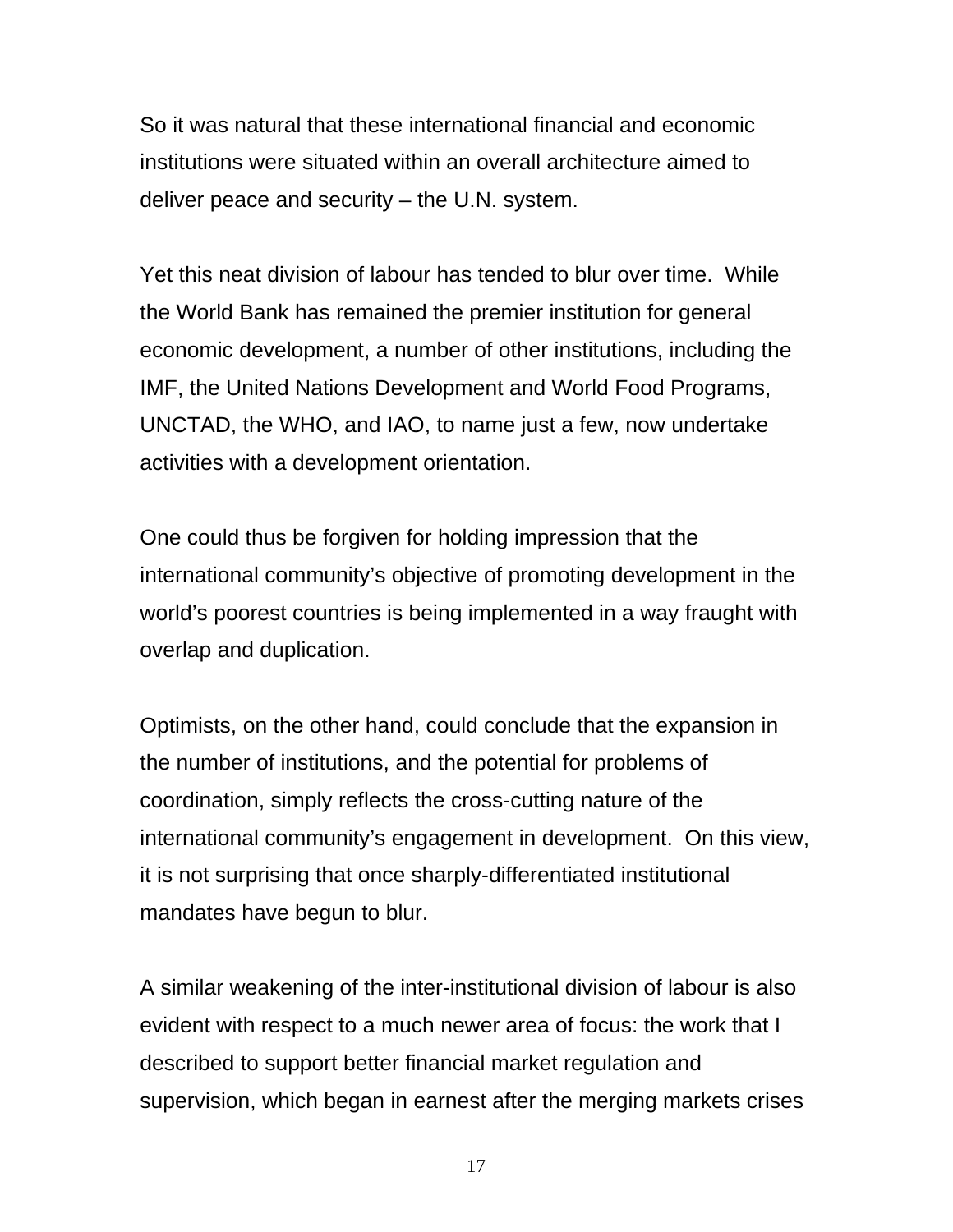of the late 1990s. Despite the relatively recent arrival of financial sector strengthening as a priority on the international scene, there is already a proliferation of institutions active in this area, starting with the IMF, the World Bank, the Financial Stability Forum, and the Bank for International Settlements. And governments have added various groupings of national finance ministers and central bank governors, such as the G-7 and G-20, whose participants are devoting ever greater attention to financial sector issues.

Taken together, these examples illustrate in my view a more general need for the international community to take a careful look at the constellation of international governance arrangements, and to develop a clear strategy to clarify mandates, disentangle areas of overlap, and avoid duplication of activity.

While it could be argued that the glass is half empty in terms of the coherence of mandates among international institutions, there is another area where I think the glass is more than half full. I am referring to the emergence of informal caucuses where countries can discuss and coordinate action in a flexible way, adding additional members if needed to appropriately deal with a particular policy question. A successful example of this is the creation in 1999 of the G-20 forum of Finance Ministers and central bank Governors. It was established in the aftermath of the emerging markets financial crisis to bring together a broad set of emerging markets and developing countries, whose policy actions increasingly matter to the global economy, or who are critical partners for achieving key objectives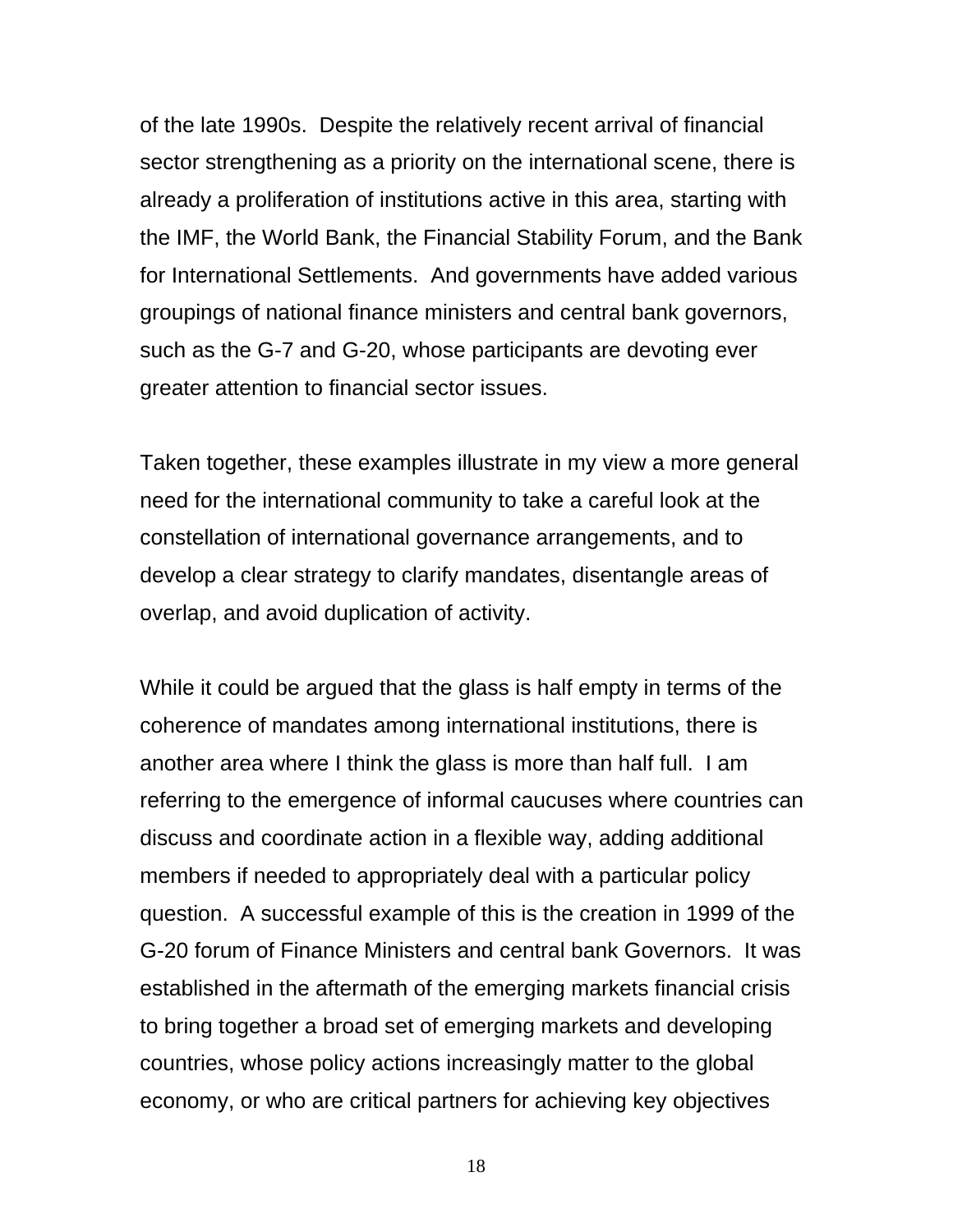such as development. The G20 has solidified a sense of shared ownership of, and commitment to, the strengthening of standards and codes. And in the wake of 9/11, it was the G20, not the G7, that first set out a new framework for improved oversight of the risk of terrorist financing.

In a similar vein, the Paris Club – that informal group of governmentto-government creditors – has been making more systematic efforts to open a dialogue with non-members, such as China, who are beginning to play a more active role in international lending.

Another area where the architecture of the international system is evolving is the increasing debate on what are the right arrangements for member countries to oversee the delegation of authority upward to their international institutions. Often lost in the detail of these debates is the underlying reason why these arrangements are important: to be effective, institutions need the support of their shareholders. Both the structure of voting, and the governance systems through which votes are cast and influence is heard, need to create a sense of shared ownership among the members of an institution and "buy-in" to its aims.

Clearly, one of the most important aspects of this is the system of voting by members. And whatever the particular mandate of the institution, the objective of their voting arrangements is the same: to make sure that the institution remains responsive to the needs of the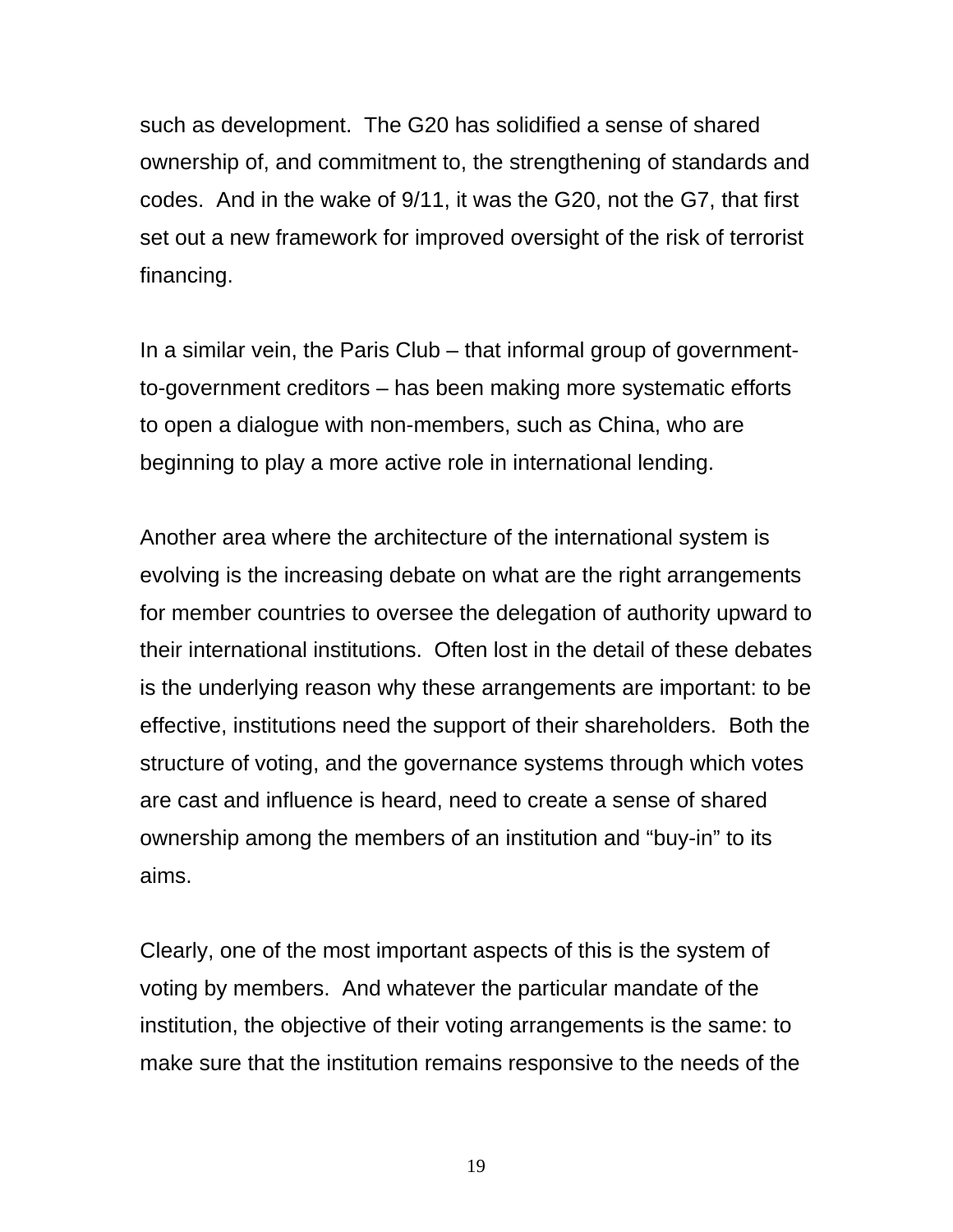countries who are its members, and in a very real sense are its "owners".

The means by which they achieve this end will depend on the aims of the body. At international financial institutions such as my own IMF, a country's influence is based on its relative economic and financial size, rather than a one-country, one-vote model. The focus of reform here is to make sure that the weights used in these systems of weighted influence are the right ones, and keep pace with developments in the global economy.

The IMF is going through just such a reform at present, prompted by the rapid pace of change we have witnessed in the global economy over the last several decades – a process with which the Fund's governance arrangements have simply not kept pace.

At the Annual Meeting in September, IMF Governors launched the first phase of a two-year program to review and reform these arrangements. The first phase, which has been completed, gives an *ad hoc* increase in voting power and the associated financial subscriptions to the IMF, to four rapidly growing emerging market countries – Mexico, Turkey, China, and Korea, whose voting power had previously been most lagging their economic clout.

Phase II of this process is now underway. It will include a more fundamental realignment of voting and financial arrangements for a broader group of members. The challenges here will be significant, in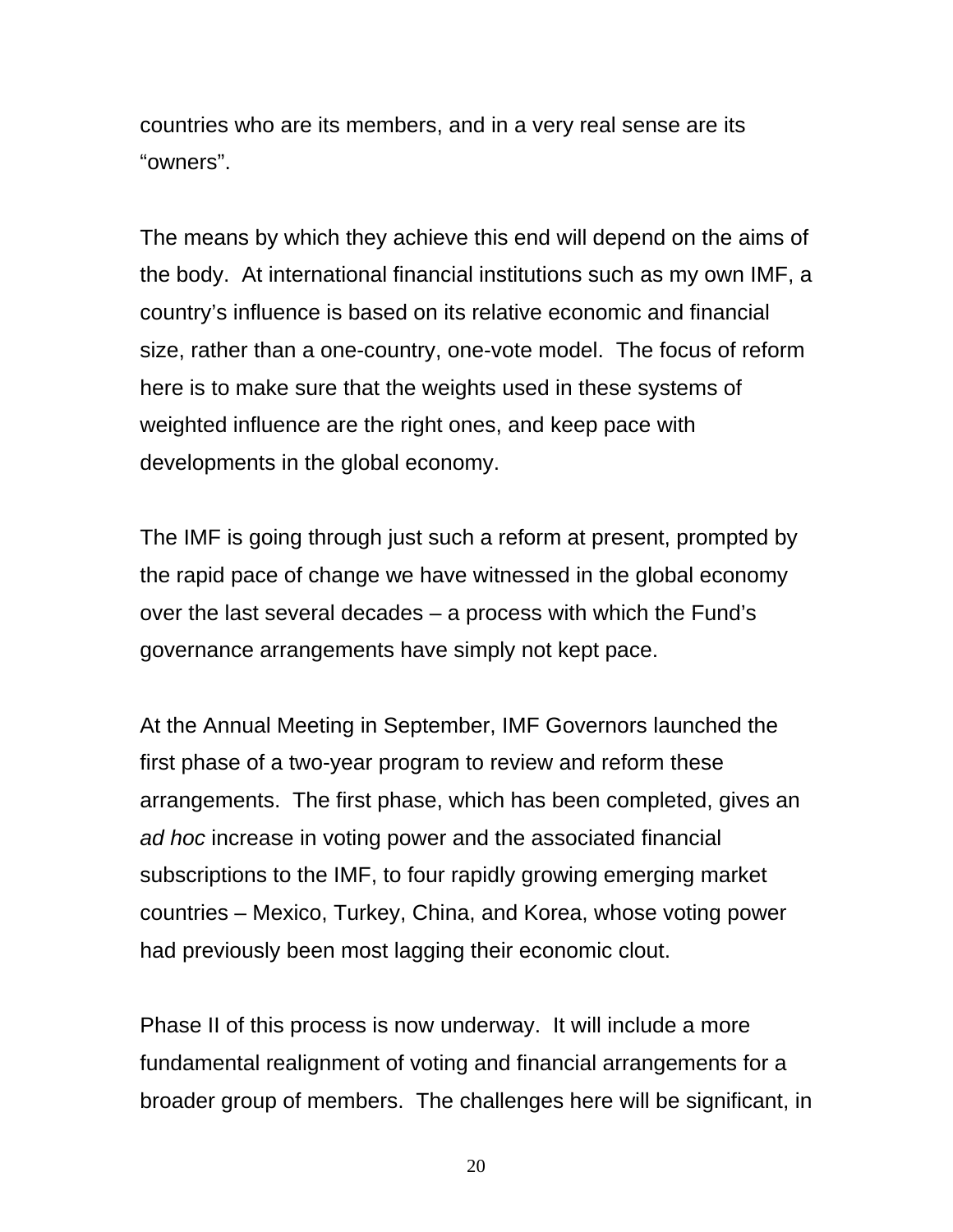part because some countries perceive this undertaking as a "zero sum game". I see it differently, as a positive sum game for the international community – a way for everyone to win by making the IMF more legitimate, thus more able to persuade country authorities to implement its policy recommendations, and thus more able to achieve its mandate of supporting global prosperity.

In contrast, at institutions with more political mandates, such as the U.N., voting arrangements will tend to place more emphasis on the equality of sovereign states. But of course even here, the realities of asymmetric power need to be accommodated: witness the veto system in the U.N. Security Council and the continuing debate over changes to the number and composition of permanent membership.

Another dimension to governance at international organizations is the question of policy leadership. In the private sector, corporate governance principles allocate responsibility between management, a board of directors and shareholders. Here a wide variety of models present themselves, based on different choices in the trade-off between representativeness versus effectiveness. But throughout the international system, analogous divisions of responsibility are being re-examined.

At one extreme is the Security Council model, where certain powers are reserved by a subset of powerful countries. More inclusive is the model adopted by the IMF, in which decision-making power is wielded by an Executive Board composed of direct representatives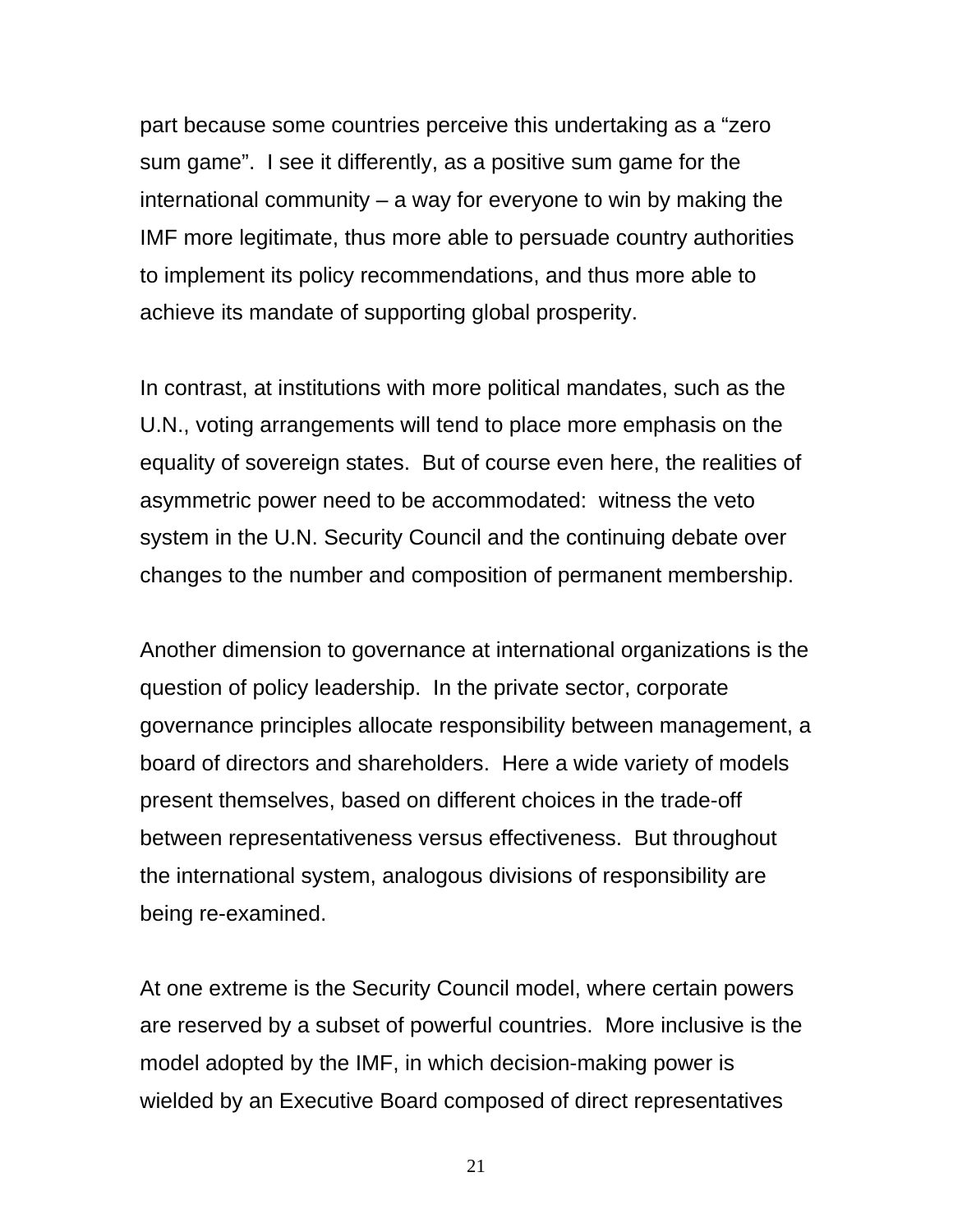from a small number of members, but where the full membership is represented through a mechanism whereby a given seat at the Board can represent a constituency potentially containing many countries. Most egalitarian, of all, but also perhaps the most unwieldy, are the WTO Council and the UN General Assembly, at which all members are represented.

The WTO effectively has a shareholders' meeting in continuous session, a Director-General as CEO, but no board of directors. The UN has a board of directors – the Security Council, a shareholders' meeting – the General Assembly, both in ongoing session, and a CEO in the person of the Secretary General. The IMF has an Executive Board in continuous session, a Managing Director as CEO and Chairman of the Board, an oversight board (the International Monetary and Finance Committee) with suasive power only, and governments as shareholders meeting only annually largely for ratification purposes.

#### *Conclusion*

To sum up, we are witnessing a rapidly growing consensus on what constitutes good economic governance – the domestic and international policies required to insure prosperity and stability – and the important role for international institutions in supporting continued improvements in their members' policies. Our challenge is to ensure that the international institutions fulfill that mandate effectively.